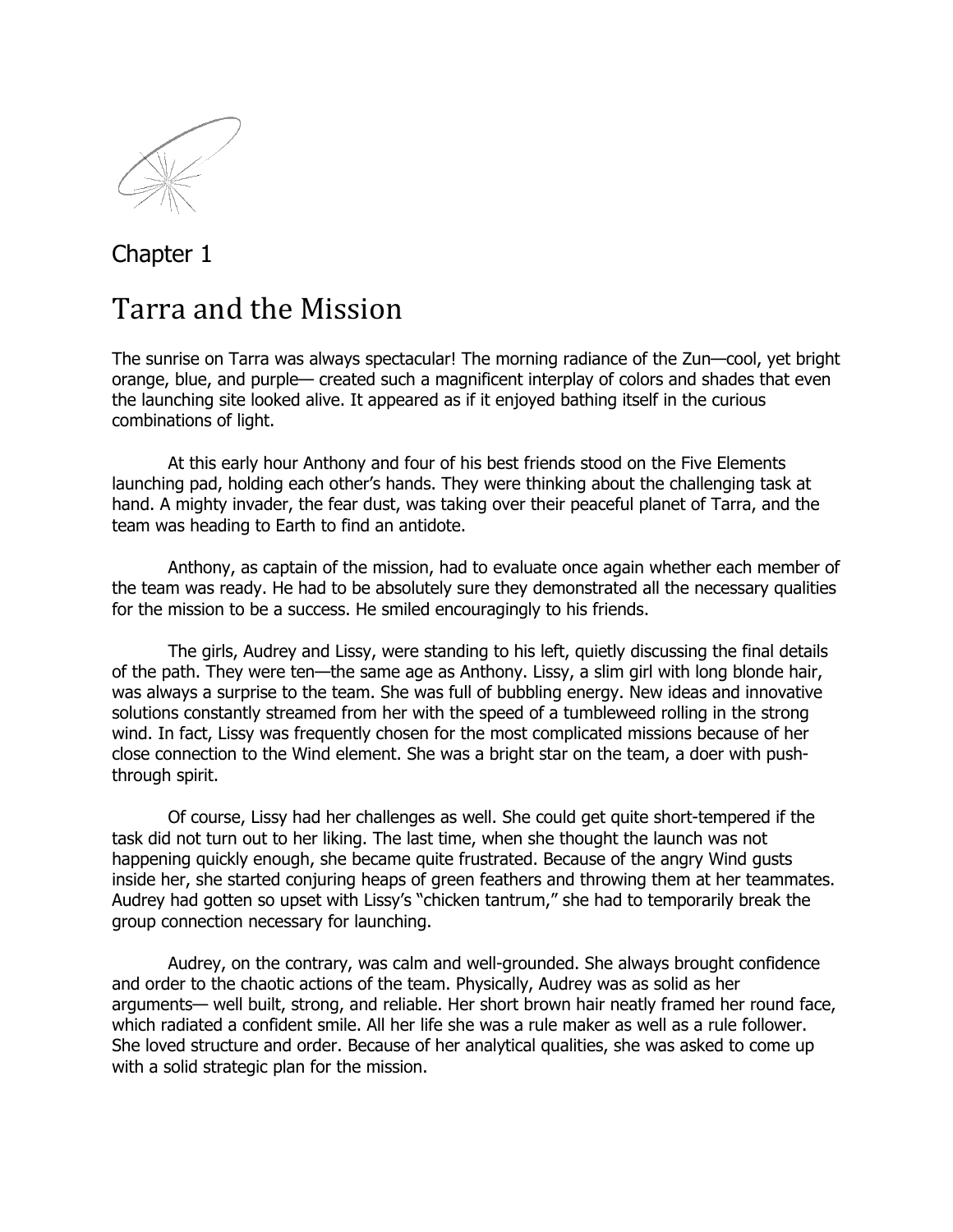She had not only interviewed each interstellar medium separately about their vision and possible pitfalls of the mission, but also asked each member of the team for their input. She researched all the materials available in the Tarrian Cosmic Library about previous Earth expeditions and spoke to all the astronauts. She studied the subject of fear pollution, the fear dust, and other dangerous space pollutants. She processed all the information in her mind and compiled a brief vision of possible solutions to the problem. Audrey was ready!

All five members of the team were well prepared because of Audrey's analytical and planning skills. Her only issue was that sometimes she had trouble letting old stuff go. Even now, speaking to Lissy, she was half expecting another green feather tantrum from her.

Andy was eight years old. He was the youngest boy in the group. He was a quick thinker and a decision maker, the quality that allowed him to act fast in all situations. Andy was not a tall boy, but he always had a happy smile on his face. It was he who reacted first to the signal from Tarra about the fear dust and promptly shielded the team with the first courage protective coat. It gave the group the time to think about a stronger shield without being immediately affected by the powerful pollutant. He was also a lucky one. Some of the successes of the group were due to his pure luck. Andy was also the soul of the team. Fun and laughter seemed to seep into everything he did. His sense of humor was as necessary for the team as his luck.

Another valuable skill Andy had was a genius splash. Not all of Tarra's children had one. A genius splash was a special award given for achieving a spiritual skill from the Master Skills Manual. Andy learned how to master Fire on his planet. Within a second, he could turn into a flame and back again. Andy was also the technical wizard of the team. He could break multilayered energy codes and get to the bottom of the most entangled energies.

Quite opposite of Andy, the Saashes were never in a hurry. Saash, an eleven-year-old, was the oldest and the coolest. There were really three of them rolled into one. They could be either a girl, a boy, or both, depending on the type of the genetic coding they were using at the moment. On Tarra, they belonged to a group named tri-lingual beings. The team called them the Saashes. The Saashes claimed that when their minds stepped into the slow brain wave during daily contemplation, the ideas for their best inventions popped into them. The Saashes were as fluid as water. In fact, they were the Master of Water, a genius, who could co-create with the Water element of Tarra. Even from an early age, the Saashes were considered a sage, whose advice was sought after even by the most respected professionals.

Andy and the Saashes positioned themselves at the launching mark to Anthony's right. Both were looking patiently at their cosmic timers. They seemed quite composed and calm.

Yes, they are ready, thought Anthony. They are the right people for the expedition. Am I ready though?

Anthony himself had extensive knowledge of Tarra and its nature. In addition to the theory, he'd mastered the Tarrian balancing forces. In case the five elements of nature got out of balance, he could always take a leadership role in harmonizing the five forces. Because of Anthony's expertise, their launches from and landings on Tarra had always taken place smoothly and safely. There had not been a single crash incident on his watch.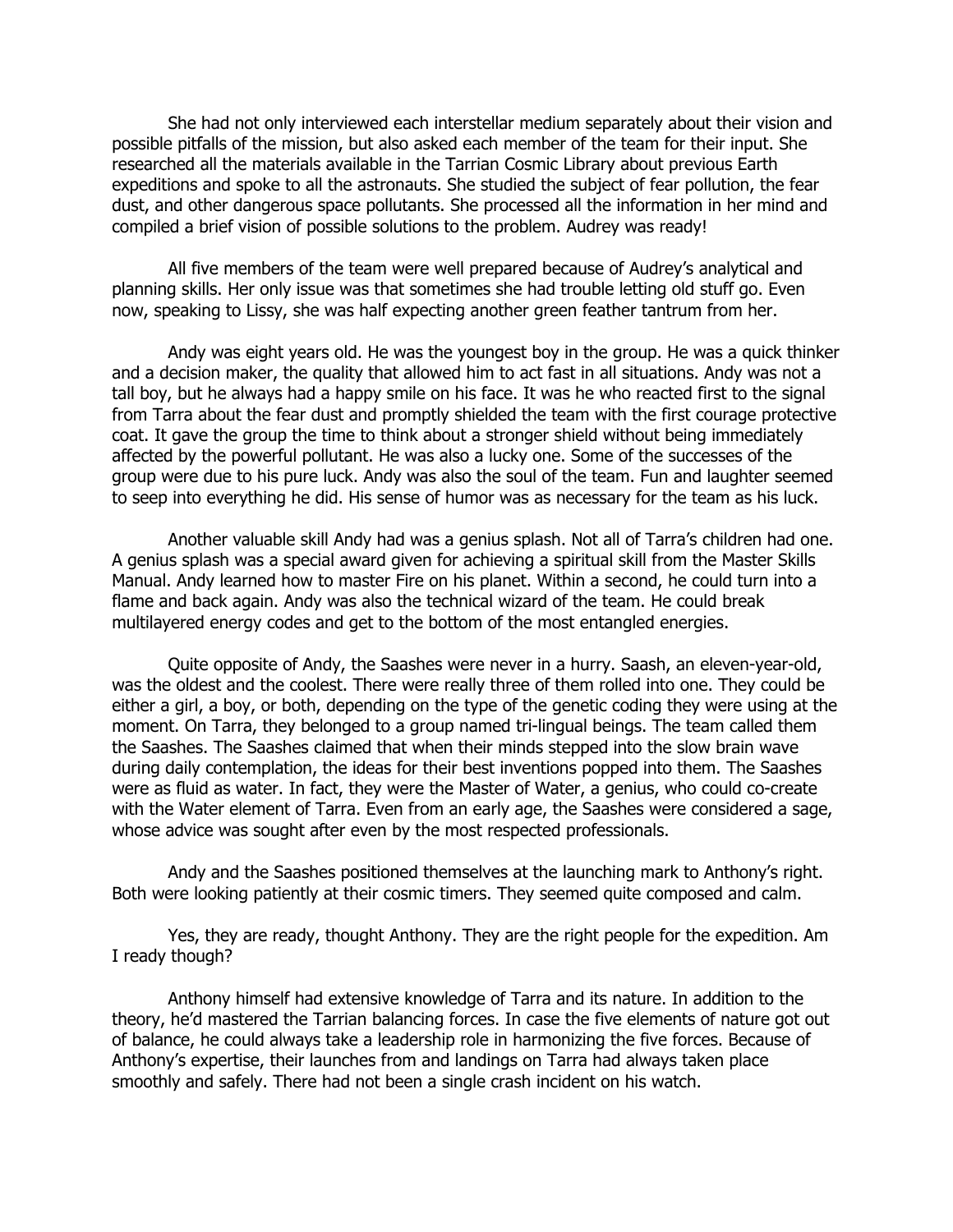Anthony was gifted in many ways. His genius splash was for mastering Sound. He understood the meaning of Tarra's sounds. He heard the harmony tune of crystals and flowers, woods and oceans, land and mountains. Anthony played all the musical instruments available on Tarra. He composed beautiful tunes together with the birds and dolphins. The downside was that because his hearing was so finely tuned to harmony, he could be easily affected by impure sounds, such as noises from non-harmonious activities. Loud arguing or road traffic brought about a pulsing headache.

Unlike many Tarrians, Anthony knew a lot about his lineage. His father told him his family genealogical tree showed a connection to the very first vital signal of life coming from Earth. Anthony suspected he might still have distant cosmic relatives on Earth.

I might even be able to meet them, thought Anthony with a twinge of hope in his heart.

Billions of years ago, when there was no life yet on Tarra, but only the possibility of it, the planet caught a vital signal of life coming from Earth through the Zun. That impulse got rooted on Tarra and marked the beginning of life.

Tarra was the biggest planet in the Brilliant Way Galaxy. The galaxy harbored millions of stars, amongst which the Zun was the brightest and the purest. Tarra was the lucky planet to receive the vibrations of the Zun's magical sounds, vibrant light, beautiful loving energy, and lively mind. Tarra was a creative thinking planet.

Initially there were a lot of similarities to Earth. One might even say that Tarra started behaving like a giant copycat to Earth.

However, before long, it developed its own unique identity. As the Zun streamed its creative thoughts to Tarra, these merged with the vital signal of life from Earth and the seeds of love coming from Tarra's core. Complicated combinations of energy codes translated into the forms of life unique to Tarra. However, the parenting love of Earth was always there.

Having Earth as its faraway ancestor, Tarra was similar to it in some ways. It had vast woods and deep seas, serene villages, and busy cities. However, they were all different. Everything was bigger in size, less dense, and brighter. Everything was more colorful, more animated, and more alive.

The most important people on Tarra were children. They were more mature and skilled than Earth children of the same age. Early, they learned the art of creation. It was called daydreaming. One of such creations was colorful music waterfalls. Tarrian children taught waterfalls to play the music of the rainbow colors. The waterfalls picked up this idea and went even further. They learned to change shapes in accordance with the ideas of the daydreamer. The rainbow- colored singing streams of water formed themselves into pink dolphins, sapphire flamingos, silver elephants, and aquamarine roses.

For many years Tarra was a happy place, where children played, and their imagination thrived, leading to many new ideas and creations. Then one day the fear dust arrived. It came with a blast of cosmic Wind through a crack in time and space created by a meteorite, sent by the evil spirit Bomma. In the past, Tarra was strong because it was united. Its lakes, forests,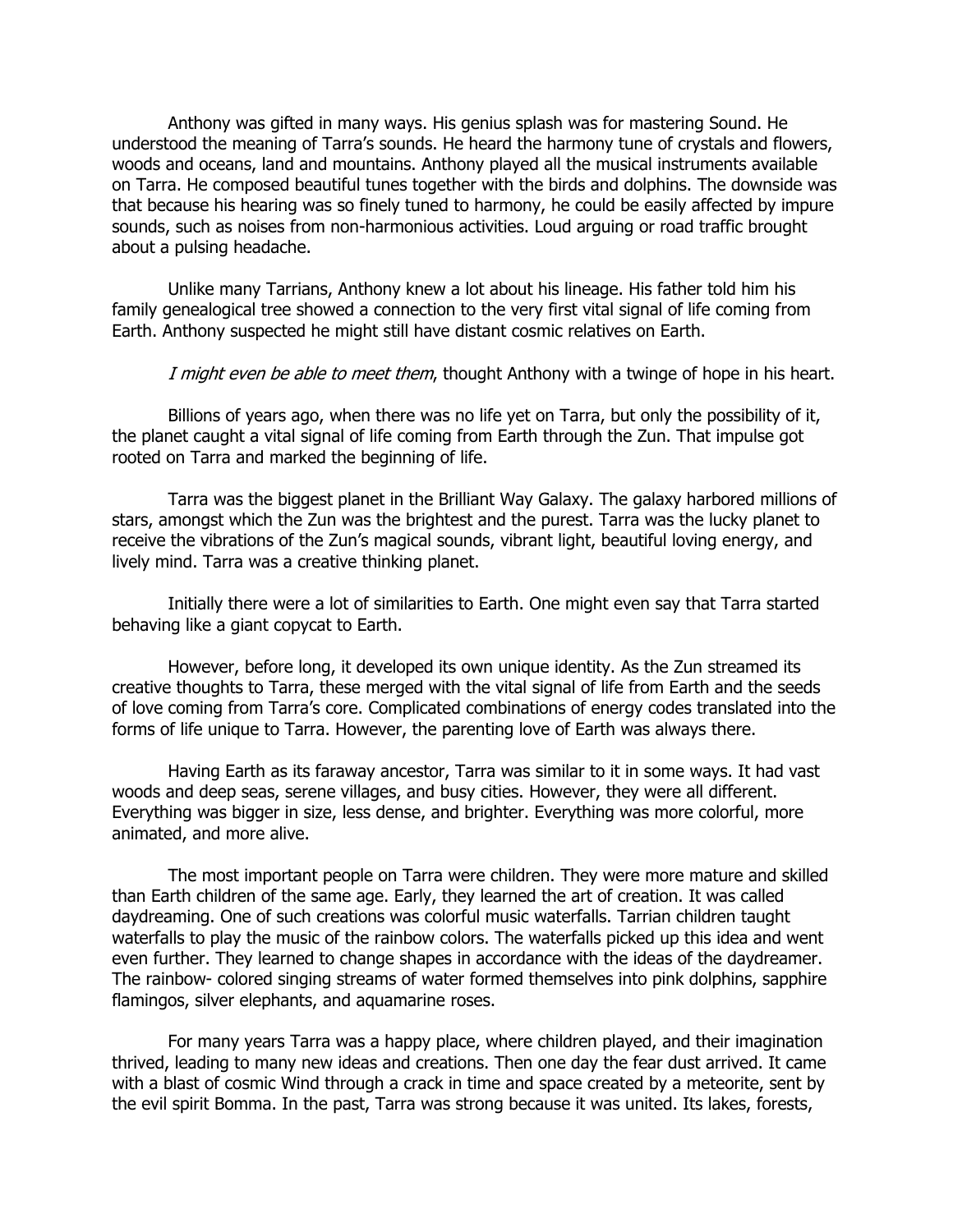mountains, and soil were strong enough to protect Tarra's people. They wove an invisible safety net made of silver energy around the planet to keep the fear dust away from it.

However, when the evil meteorite fell, it broke the unity. The silver energy safety net fell apart and the fear dust seeped through the thin fabric of children's dreams at night. It lodged in the children's hearts when they were asleep and couldn't invent the antidote to fight it off. The fear dust spread on Tarra, creating Bomma bullies, dullness creepers, fun killers, and screaming faces. These terrifying shades started following the children during the day, frightening them, interfering with their creations, and preventing them from having fun. Poor young ones could not play, could not run around in the fields, and could not find happiness anymore. All they could do was sit in the dark caves of Tarra's mountains, shivering from fear. In spite of the children's voluntary isolation and brain protective precautions, the fear dust was finding more and more ways to seep inside the thinking planet, penetrating deeper and deeper into every living being. Life itself was slowing down and starting to show signs of decay.

The members of Anthony's team were lucky. The fear dust was just discovered on Tarra when the group was returning from a scientific research expedition at the Little Monkey Constellation. An emergency signal from Mission Control was sent to Anthony's group to take precautionary measures.

Indeed, the mission detectors began to register high levels of the fear dust pollution when they were just touching Tarra's atmosphere. The shield the group created was strong enough to keep them fear free for a few days. However, it did not have enough power to save Tarra. Because Anthony's group was not yet touched by the evil pollutant, it made them the only ones fit for the special task.

Being Tarra's cosmic parent, Mission Control hoped, Earth itself could help Anthony's team find or create the necessary antidote. Only then could Tarra's children and the rest of the planet be saved.